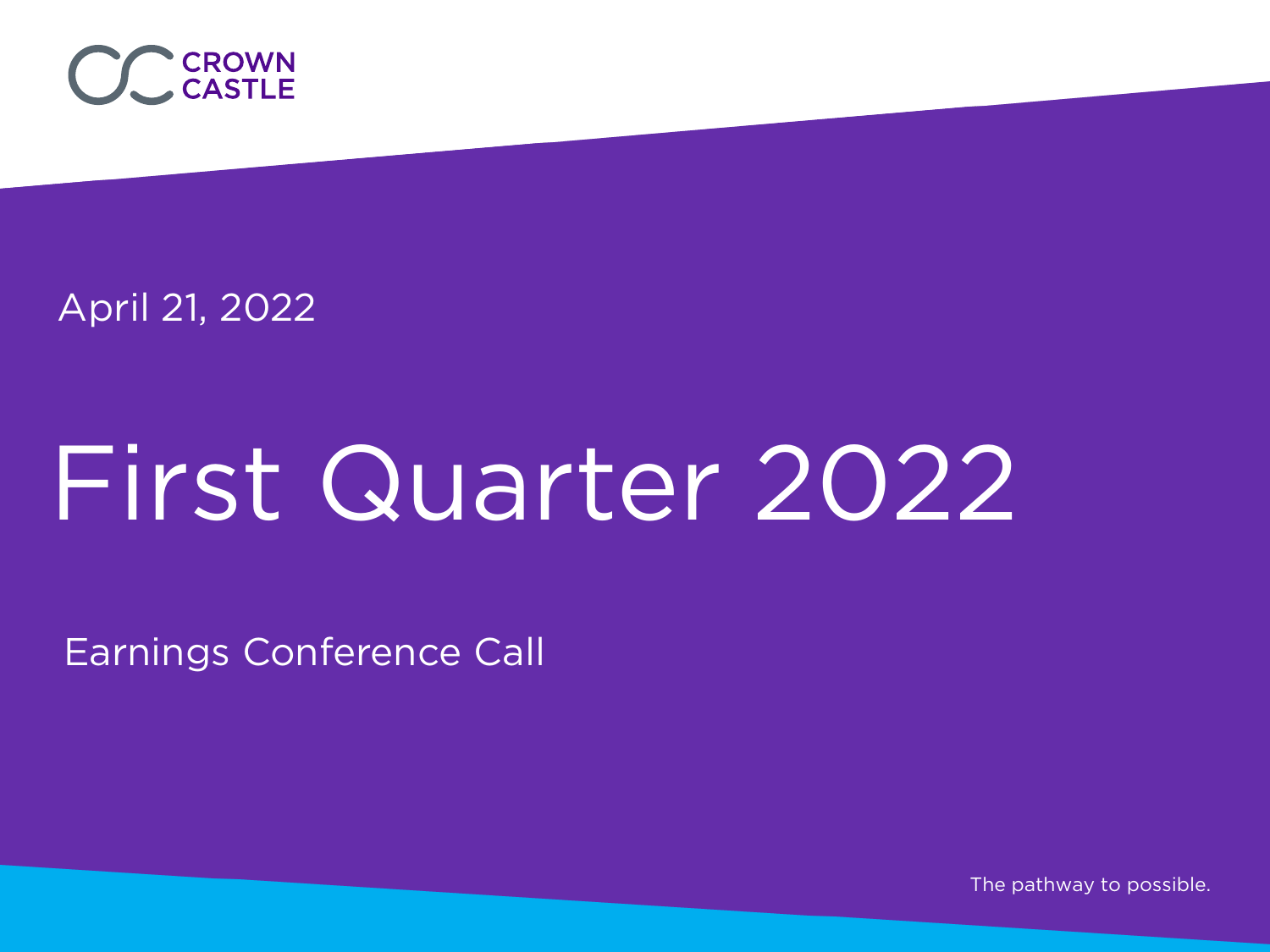# Cautionary Language

This presentation contains forward-looking statements and information ("Forward-Looking Statements") that are based on our management's current expectations. Statements that are not historical facts are hereby identified as Forward-Looking Statements. In addition, words such as "estimate," "see," "anticipate," "project," "plan," "intend," "believe," "expect," "likely," "predicted," "positioned," "continue," "target," "focus" and any variations of these words and similar expressions are intended to identify Forward-Looking Statements. Such statements include our full year 2022 Outlook and plans, projections, and estimates regarding (1) potential benefits, growth, returns, capabilities, opportunities and shareholder value which may be derived from our business, strategy, risk profile, assets and customer solutions, investments, acquisitions and dividends, (2) our business, strategy, strategic position, business model and capabilities and the strength thereof, (3) 5G deployment in the United States and our customers' strategy and plans with respect thereto and demand for our assets and solutions created by such deployment and our customers' strategy and plans, (4) our long- and short-term prospects and the trends, events and industry activities impacting our business, (5) opportunities we see to deliver value to our shareholders, (6) our dividends (including timing of payment thereof), dividend targets, dividend payout ratio, and our long- and short-term dividend (including on a per share basis) growth rate, and its driving factors, (7) our debt and debt maturities, (8) cash flows, including growth thereof, (9) leasing environment (including with respect to tower application volumes) and the leasing activity we see in our business, and benefits and opportunities created thereby, (10) tenant non-renewals, including the impact and timing thereof, (11) capital expenditures, including sustaining and discretionary capital expenditures, the timing and funding thereof and any benefits that may result therefrom, (12) revenues and growth thereof (including with respect to our Towers business) and benefits derived therefrom, (13) Income (loss) from continuing operations (including on a per share basis), (14) Adjusted EBITDA, including components thereof and growth thereof, (15) costs and expenses, including interest expense and amortization of deferred financing costs, (16) FFO (including on a per share basis) and growth thereof, (17) AFFO (including on a per share basis) and its components and growth thereof and corresponding driving factors, (18) Organic Contribution to Site Rental Billings and its components, including growth thereof and contributions therefrom, (19) our weighted-average common shares outstanding (including on a diluted basis) and growth thereof, (20) site rental revenues, including as impacted by non-recurring items, and the growth thereof, (21) annual small cell deployment and the impacts therefrom, including its driving factors, (22) prepaid rent, including the additions and the amortization and growth thereof, (23) the strength and attractiveness of the U.S. market, including the growth potential thereof, for communications infrastructure ownership, (24) the strength of our balance sheet, (25) the utility of certain financial measures, including non-GAAP financial measures and (26) investment opportunities and the benefits that may be derived therefrom. All future dividends are subject to declaration by our board of directors.

Forward-Looking Statements are subject to certain risks, uncertainties and assumptions, including prevailing market conditions and other factors. Should one or more of these risks or uncertainties materialize, or should any underlying assumptions prove incorrect, actual results may vary materially from those expected. Such Forward-Looking Statements should be considered in light of all relevant risk factors included in our filings with the Securities and Exchange Commission. Crown Castle assumes no obligation to update publicly any Forward-Looking Statements, whether as a result of new information, future events or otherwise.

This presentation includes certain non-GAAP financial measures, including Adjusted EBITDA, AFFO (including on a per share basis) and Organic Contribution to Site Rental Billings. Definitions and tables reconciling such non-GAAP financial measures are set forth in the Supplemental Information Package and the earnings release posted in the Investors section of Crown Castle's website at investor.crowncastle.com. As used in this presentation, the term "including" and any variations thereof, means "including without limitation."

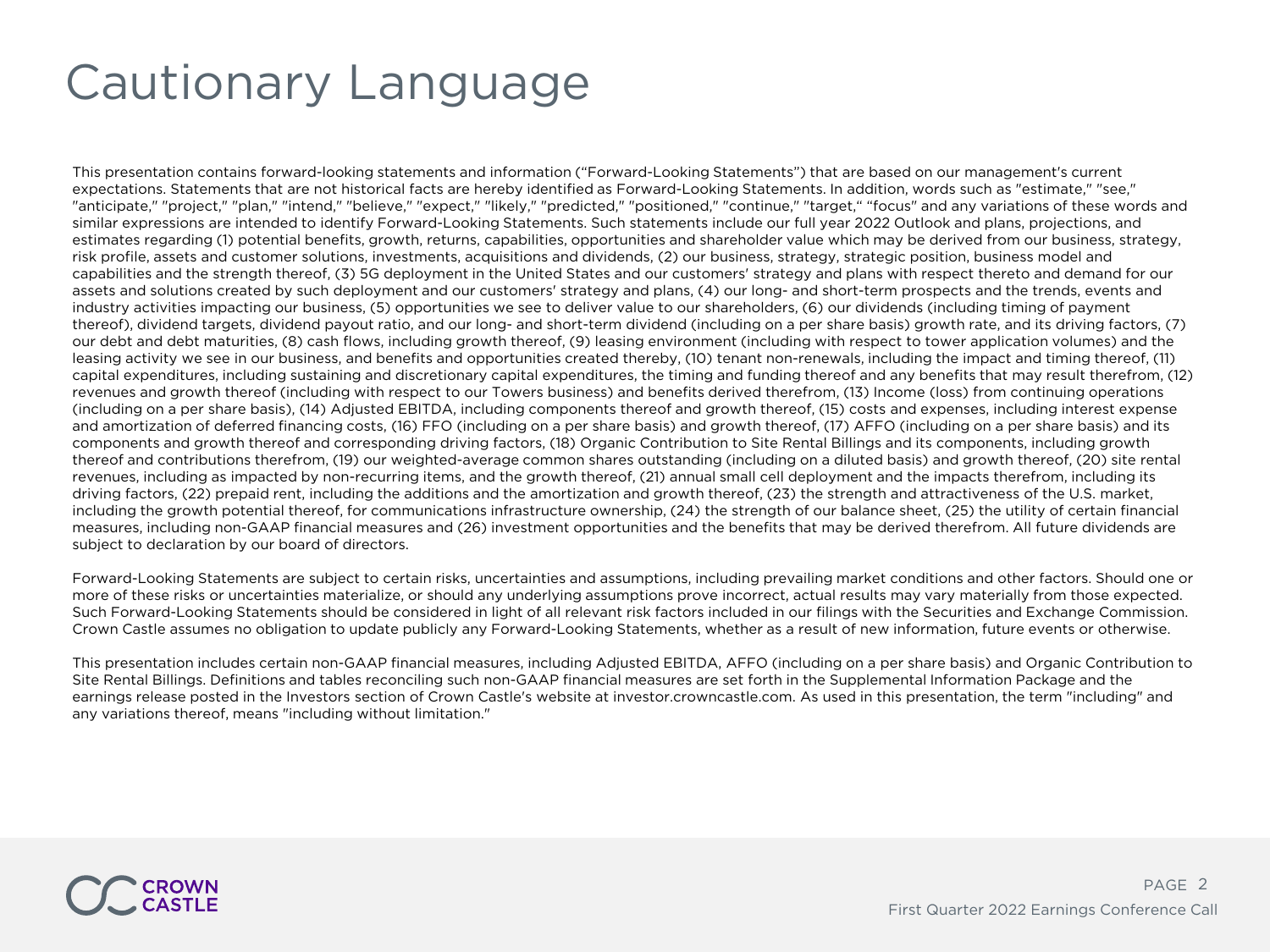#### U.S. Focused Strategy Provides Compelling Risk-Adjusted Returns



#### 2018-2021 Annualized Total Returns(3)



- We believe positive market fundamentals make the U.S. the most attractive market for ownership of shared communications infrastructure.
- With more than \$40 billion of capital invested in towers, small cells and fiber, we believe Crown Castle provides shareholders with the largest exposure to 5G development in the U.S.
- We have generated an average annual total return of 14% for our shareholders since the establishment of 5G standards in 2017, which has led the tower industry over that time.



- Number of towers and other structures, such as rooftops (collectively, "towers").
- Number of small cell nodes on air or under contract.
- 3. Calculated as 2017-2021 AFFO per share compounded annual growth rate plus average dividend yield over the commensurate period.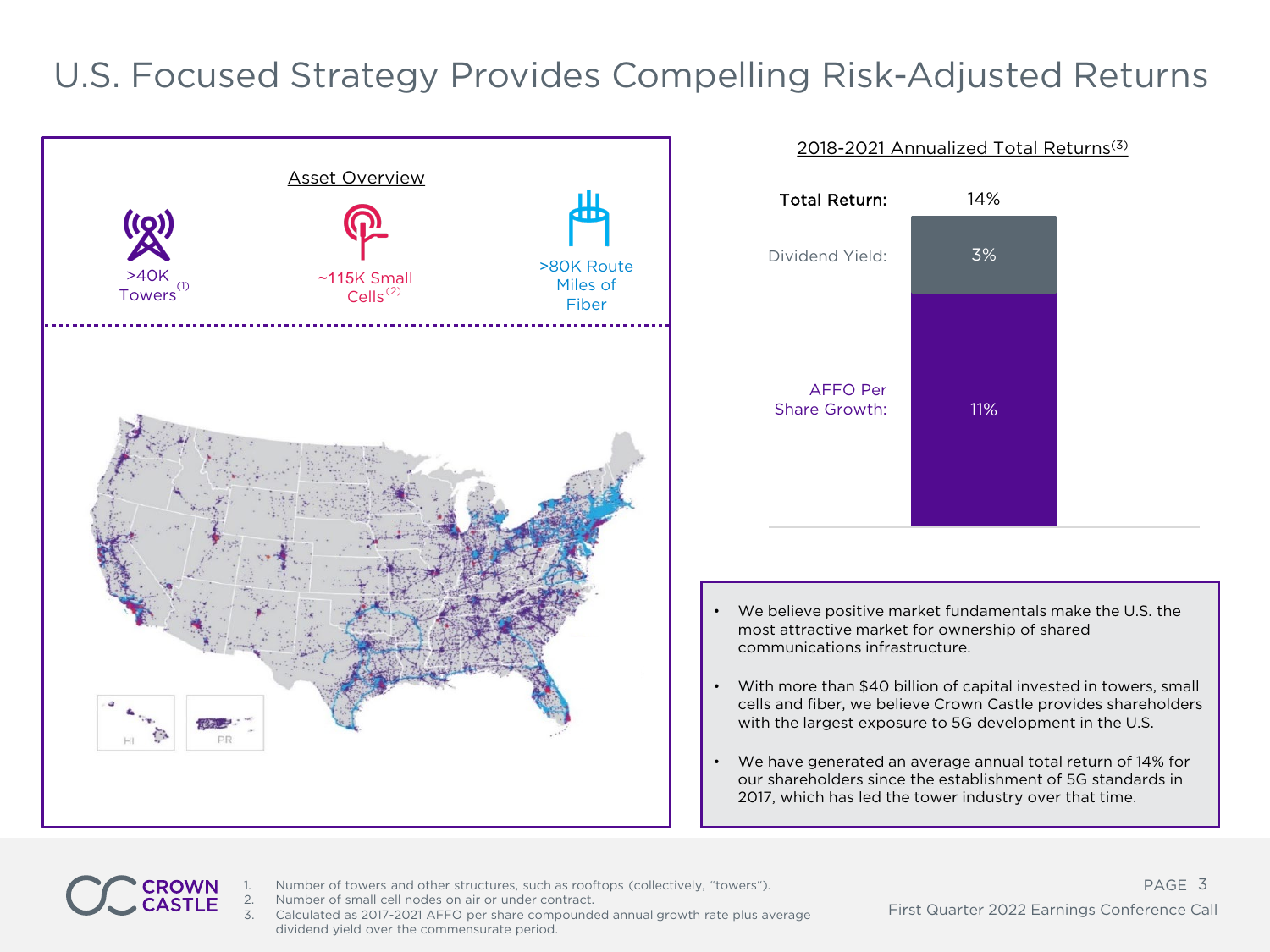### Growth Outlook in U.S. Supported by Strong Fundamentals



- Higher demand for data and ability for consumers to pay for wireless connectivity in the U.S. attracts a disproportionate share of global network capital investment.
- North America accounts for >30% of expected global wireless capex through 2025 while accounting for <5% of the world's population. (2)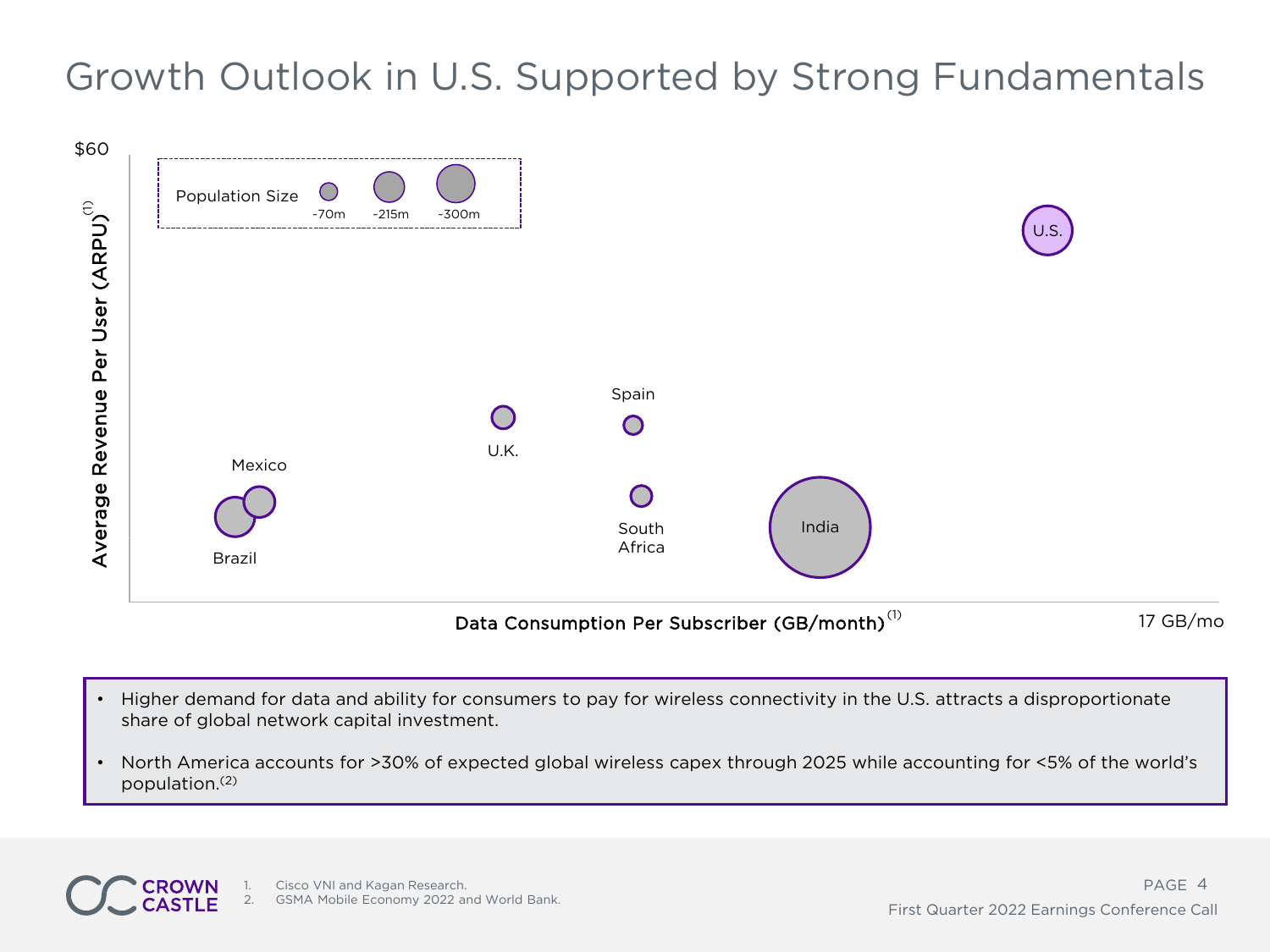## Q1 2022 Results (\$ in millions, except per share amounts)



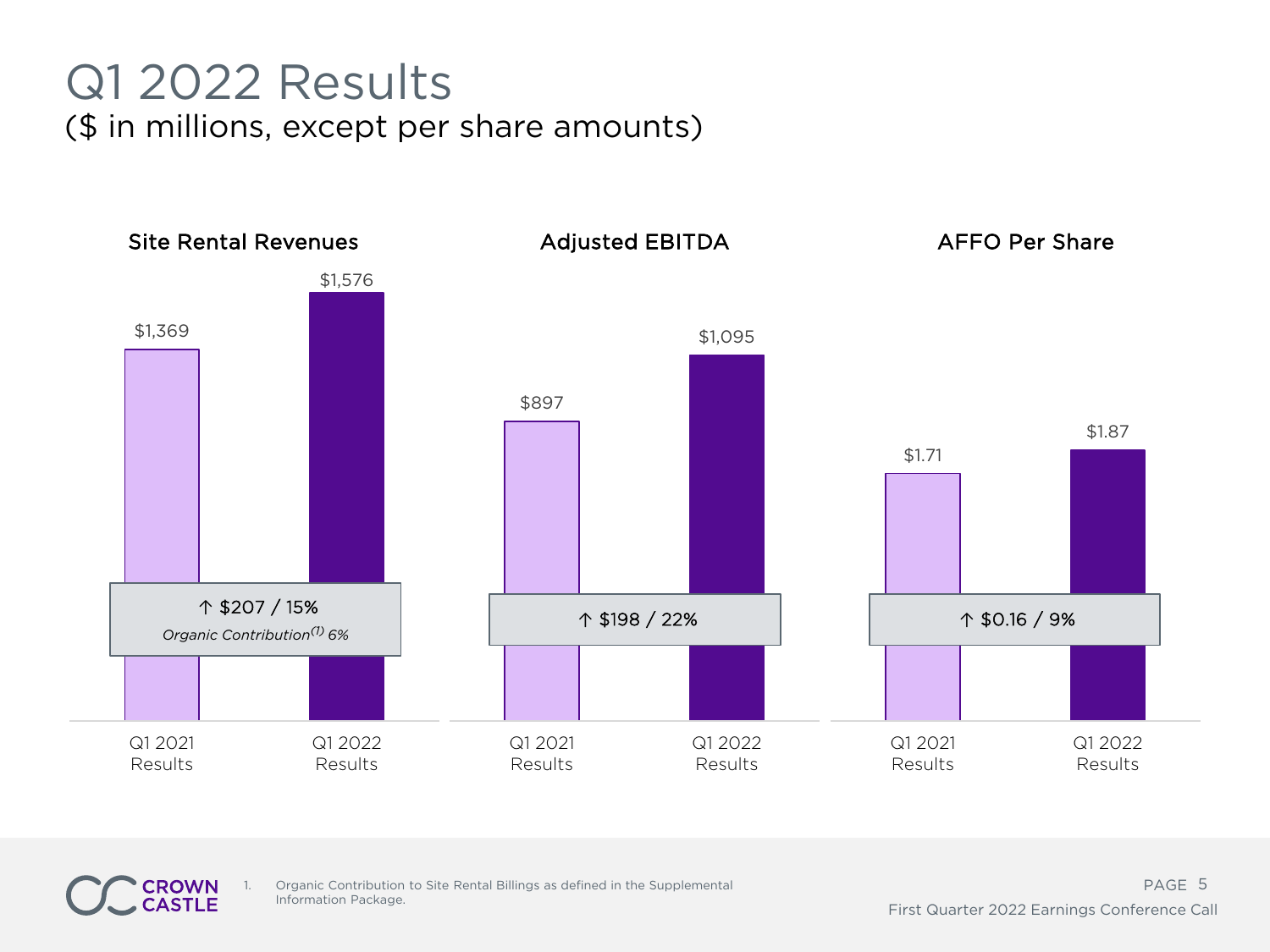### Full Year 2022 Outlook (\$ in millions)





2. Issued on January 26, 2022.<br>3. Issued on April 20, 2022.

Issued on April 20, 2022.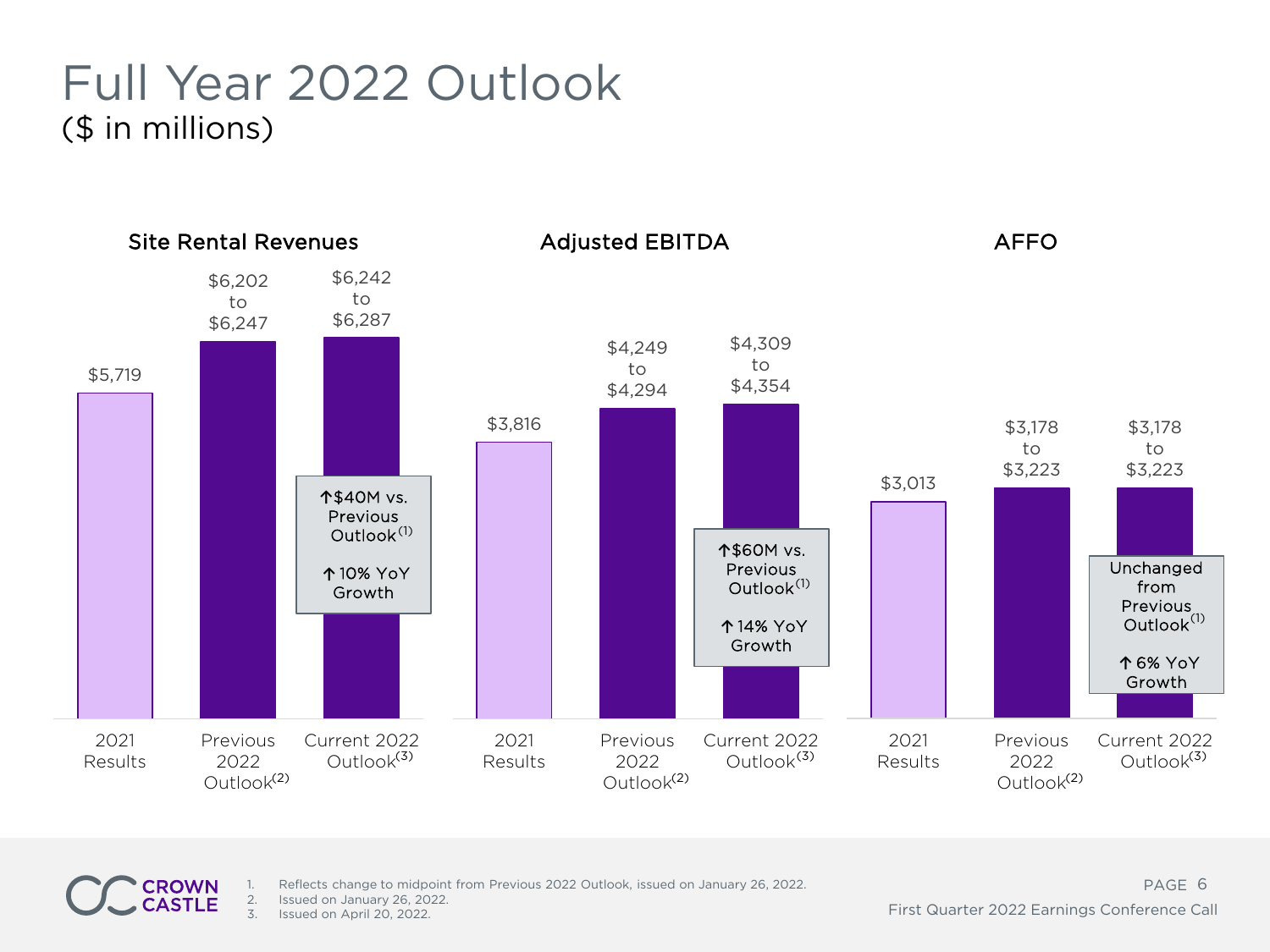#### 2022 Outlook for Organic Contribution to Site Rental Billings, Growth in Site Rental Revenues (\$ in millions)